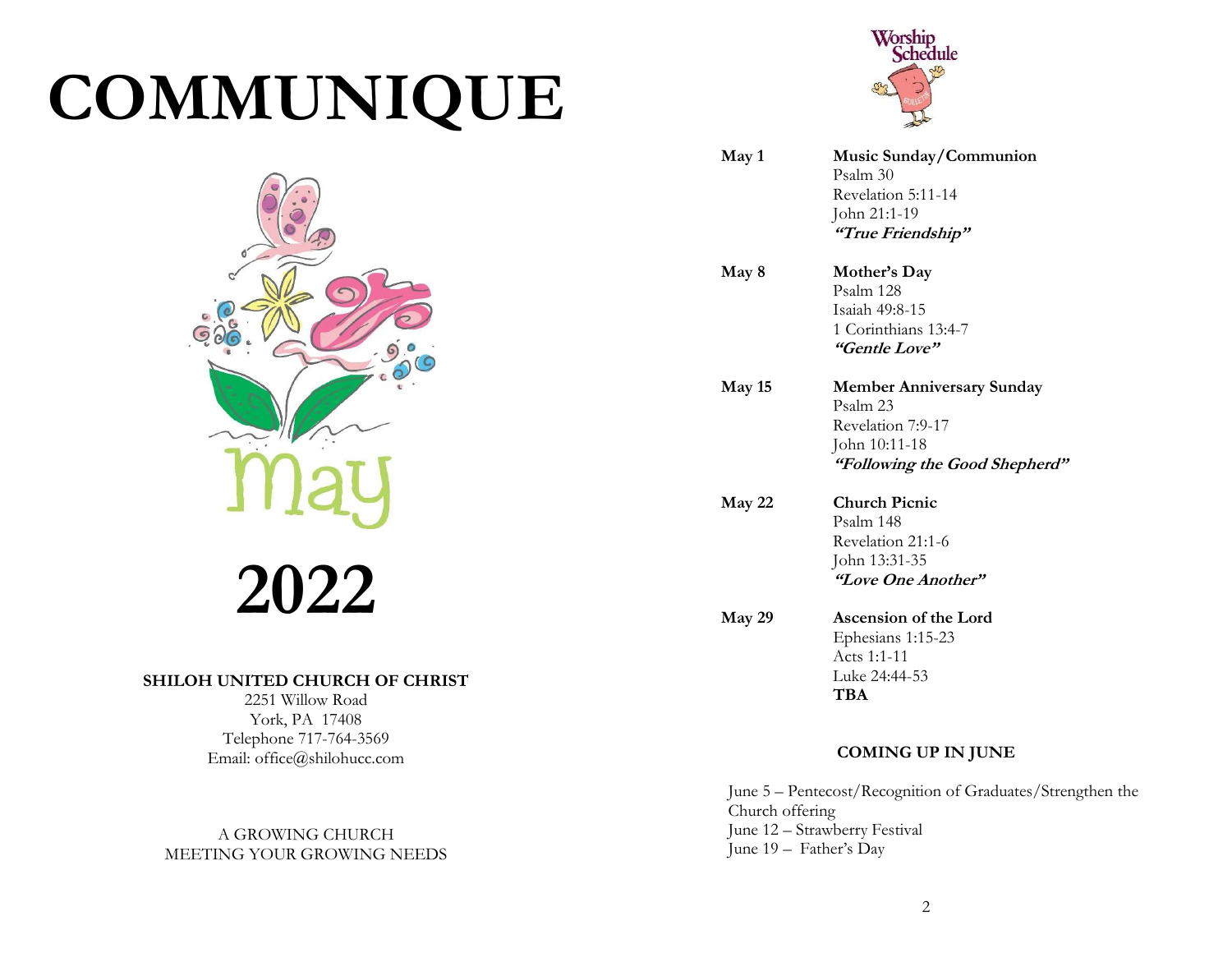#### PASTOR'S MESSAGE

"Rejoice always, pray continually, give thanks in all circumstances; for this is God's will for you in Christ Jesus. (1 Thessalonians 5:16-18)

Dear friends in Christ,

I always rejoice when I see your smiling faces in church Sunday mornings. It doesn't matter if you have been a member for 50 years, or you are new to Shiloh UCC. I want you to know that your Pastor is happy to see you at the worship services. It's good to see all of you Sunday mornings and during the week, too, because it strengthens my faith and gives me hope for the future.

We are celebrating Easter Season. It may be a surprise for some of you, but just like Lent is a "season" of 40 days, Easter is a Season, too. It takes 50 days to walk the happy journey from the Resurrection of Jesus (Easter Sunday) to Pentecost. Easter Season is truly the time to celebrate. This is the time to dance and sing before God. This is a season to be grateful for all of God's blessings, but especially for the promise of eternal life.

I will tell you a secret. I can't wait for May. I can't wait for warmer weather, to see green leaves on the trees, to smell the roses and feel the warm sunshine on my face. I am ready for light. I am ready for the joy of Spring and the power of fresh, new life to fill my heart with joy. I am ready for my four-year old daughter, Sophie, to play in our backyard without dressing her up in several layers of clothes, making her look like an Eskimo. I am ready for all the exciting things that will happen at Shiloh UCC in May and the rest of the summer.

God wants us to rejoice and relax. Just read 1 Thessalonians 5: 16-18 again. It is God's will for us to have light hearts that celebrate life, spiritual minds that focus on prayer all the time, and grateful hearts that remember God's blessings under all circumstances.

So, as we enter May, one of the prettiest months of the year, let your soul soar and celebrate. Share the joy of Spring with everyone you meet. Be kind especially to your family members who know you and love you the most. Allow God to speak to you through words, music, and the beauty that surrounds us this time of the year. Let the sweet smells of spring bring you hope for the future and joy for the present moment.

> "Rejoice always, pray continually, give thanks in all circumstances; for this is God's will for you in Christ Jesus. (1 Thessalonians 5:16-18)

> > Rejoicing in Christ, Pastor Melinda

# APRIL CONSISTORY HIGHLIGHTS

# Pastor's Report-

- Worship
- Special worship services
	- March  $27th$  and April  $3<sup>rd</sup>$  Guest preachers (I was sick)
	- April 10th Palm Sunday Services (with Brunch)
- Upcoming Services
	- Maundy Thursday April 14<sup>th</sup>
	- Good Friday at 12 Noon
	- **Easter Sunday services April 17th**

# Administration

- I attended the scheduled meetings, when possible.
- I needed 10 sick days last month (including 2 Sundays)
- April 5th Worship and Music Committee meeting
- April 7th ELC Board Meeting

# Pastoral Care

- Home, Hospital and nursing home visits (0)
- $\bullet$  Office/lunch meeting (1)
- Phone calls/Facebook private messages (15+) to our members

# Christian Education

- A BIG "Thank you!" to everyone who organized the Parents' Night Out and the Egg Hunt. Both events were a great success!
- Grief Group meets once a month. Next meeting is on April 22nd
- Marsha Reiber is leading a Sunday School group on the Book of Psalms.
- The Men's Group meets once a month.
- Confirmation class meets twice monthly. Next meeting is on April 24th at 6PM

# New business-

A. Mother's Day offering will go to New Life for Girls.

# Unfinished Business –

A. Pastor/Parish relations committee - It was agreed to move forward with this committee and let the congregation know about the existence as well as who is on this committee so they know who they can talk to, along with any consistory member, with comments/concerns. This committee will meet up to 4 times per year. The following suggestions were also make:

a. Steve Sechriest suggested listing the names of the members on the annual report.

b. Jane Harrison suggested informing the congregation of when meetings will be held so that if there are any concerns, the congregation can let a committee member know so it is brought up.

c. Pastor Melinda will try to set up a meeting in May to get this committee started.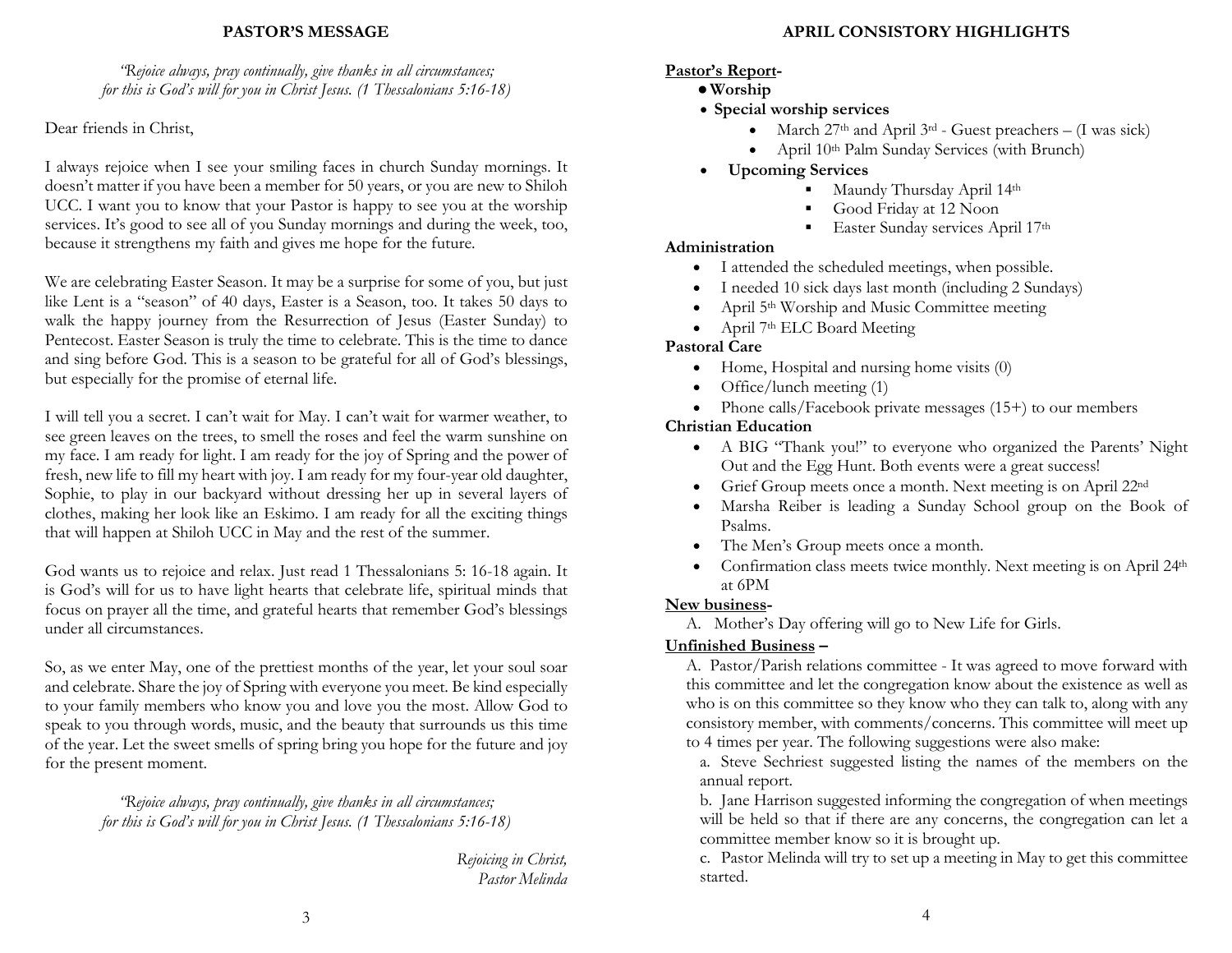d. Marsha Reiber will work on getting together and defining just what this committee's purpose is.

e. Nathan Limbert suggested putting this information on the Timothy Board.

# Church and Ministry-

- o Proposed wedding fees–Janene Beck brought Wedding fees from local UCC churches along with a proposal for new charges for Shiloh UCC. The proposed new Wedding fees were approved following a Steve Sechriest/Janene Beck motion. In addition, the pastor will inform the consistory if he/she is considering not charging the full amount in any extenuating circumstances.
- o Job Descriptions are completed for ELC Teachers and Director; still working on evaluation documents–Reen Bentzel will bring these to consistory when all documents are complete.

# Worship and Music-

- Palm Sunday attendance exceeded 120 between the 2 services and we ran out of bulletins!
- Are we still social distancing with the pews? It was agreed to remove the pew banners and open all pews available starting Holy week.
- April 14 Maundy Thursday service at 7:00 PM communion
- April 15 Good Friday service at noon Zion UCC from downtown York has been invited to join us (Susan Emmons is currently their interim pastor)
- April 17 Easter communion (12 Lilies and 40 tulips have been ordered)
- April 24 Butterfly Sunday, ELC Sunday
- May 1 Music Sunday contribution to Friends of Limon instead of individual awards due to nature of participation during the pandemic -a luncheon for participants in music programs following the 11:00 service has been planned
- May 15 Anniversary Sunday, new members will join
- May 22 Picnic 10:00 church service. 11:30 lunch / pot luck and desserts - hotdogs and burgers - individuals provide own place settings and beverage, *looking for volunteers to bring grills*
- Dedicate new candlesticks, vase liners, bible stand (an additional set of aluminum liners for the vases has been ordered to facilitate working with the florist - about \$52)
- Piano in Room 100 was tuned last week, no water damage was found
- June 12 Carrie Call, conference minister of the Penn Central Conference, will be preaching
- Next meeting May 4 at 7:00 in room 202

# APRIL CONSISTORY HIGHLIGHTS (Cont'd)

Church Life - Strawberry festival will be June 12. We will decide closer to that date as to whether this will be held indoors or outdoors.

# Outreach and Evangelism-

- o Post cards mailed to members for Easter
- o Reminder: inform greeters about cups for visitors found in cabinet– we have gone through our first set of 12.
- o Updated pamphlet has been created, need copies for Outreach table at ELC Fun Day
- o Family/youth Coordinator job description
	- Marsha Reiber spoke with Natalie Fuhrman and it was determined that there are funds available for a part-time person for this position
	- **Consistory agreed to allow the visioning committee to move** forward with a family/youth coordinator job at 10 hrs/week.
- o Next meeting April 28 at 10:00 AM in room 202.

**Missions** – The Committee will meet on Tuesday, April 19th  $\omega$  6 PM

# Youth Ministry –

- o Easter egg hunt went well. Thanks for all the donations, volunteers and donated eggs (we had over 800 eggs)!
- o VBS will be July 17-20 from 6-8pm. Sunday afternoon, May 1 we will have our first meeting.

ELC – Lollipops table and Goodies almost complete for ELC church table at Fun Day- to promote Shiloh UCC worship services.

- o Lots of food/drink donations coming in for the May 16 ELC Breakfast, Jane and Reen will set up and cleanup.
- o Board meeting held on April 7, 13 people attended, lasted 75 minutes
	- Only a few slots left for next year's classes.
	- Parents' Nite Out was on April 2, Thank you to many volunteers!
	- Summer Camps are May Super Heroes-29, July Theater Camp-8, August Under the Sea-23.
	- ELC Sunday on April 24 at 11 AM service.
	- Different possibilities for getting ELC scholarship donations discussed. Ideas include asking for donations and considering more fundraisers at the beginning of the school year. The information can be placed in the bulletins and Communique if anyone would like to contribute to scholarships for ELC students whose families find themselves struggling to meet the monthly payment that they could do so using the LOVE offering envelopes found in the pews or designate it under "other" in the regular offering envelopes. This could be in for the months of June - August.
	- ELC Parent helpers starting up again after the Covid absence.
	- NEXT MEETING May 5 at 5 pm in Room 100.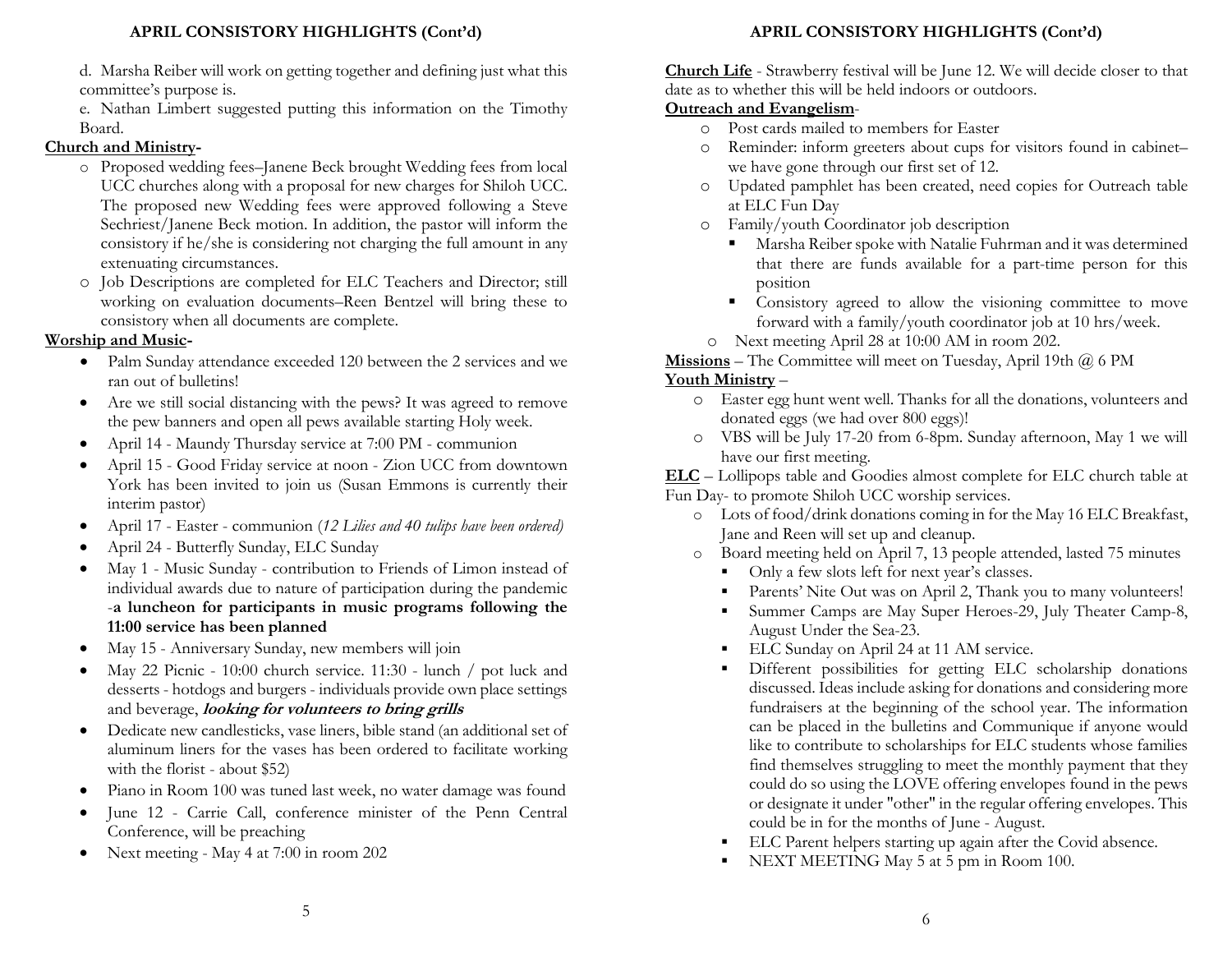#### APRIL CONSISTORY HIGHLIGHTS (Cont'd)

#### Communication and Technology –

- $\circ$  In the past week (as of 4/8/22) we've had 221 page views on our websites for 106 different people.
- $\circ$  In the past month (as of 4/8/22) we've had 1,164 views on our website with 480 unique visits.
- Most active pages: main page, preschool page and services page. Video views:
	- April 2 26,
	- March 27 86,
	- March 20 70,
	- March 13 43,
	- March 8 30, Ash Wednesday 8
- Apr 3: 58 Reached and 7 Engagements
- Mar 27: 108 Reached and 25 Engagements
- Marsha Reiber will get back to Lew Wallace to contact SSP for a new quote for full audio and video wiring only.

Property Committee- Working on Security Initiative for a grant, we need to have policies and procedures in place.

- Window quotes–they will be \$600-\$1,000 each to replace. \$4,000 to reglaze right now, considering doing small repairs for now to keep costs down.
- Kitchen upgrade–Replace cabinets, mechanical, sinks and dishwasher. Hoping to do this over the summer if we can get the cabinets ordered now. We are looking at around \$15,000 to do this.
- Looking at possibly upgrading room 100 down the road
- o Marsha Reiber will present this to the congregation to let them know where we currently stand in the process, the current funds we have and what is needed moving forward.

Respectfully submitted, Marsha Reiber, Consistory President



It's time to worship outdoors! Everyone is invited to attend our church picnic! We can relax and enjoy nature as we worship. A sign-up sheet will be in the Welcome Center and the Gallery on May 1 through May 14. We hope you will plan to attend!

> When: Sunday, May 22 Where: Sunset Lane Park/Pavilion 2458 Sunset Lane York PA 17408 Time: Worship at 10:00 AM Pot-Luck Lunch: 11:30 AM (burgers and hotdogs will be provided)

#### \*\*PLEASE BRING: PLACE SETTINGS, BEVERAGE, CHAIRS\*\*

The Women's Guild will be collecting baby items for Wellspan Mother/Child Clinic until Mother's Day May 8. The following baby items are needed: Newborn diapers, unscented wipes, formula (powder), heavy menstrual pads,



breast pads, breast cream, baby clothes (newborn to 3 months), blankets (they love the fleece ones), or lighter ones for summer. Please, all items should be new except clothes and blankets. There will be a bin marked "Women's Guild" in the gallery for donations.



The Women's Guild will be meeting May 2 at 1:00 pm in room 202. The program will be from our study book Leading a Life of Balance. Chapter Four: Balancing Work and Rest. Charlotte Mickley will be leading this chapter. We invite all women of the church to join us at any time.

#### Dear Friends,

We would like to thank everyone for their prayers, cards, visits and phone calls during our Mother's illness and death. She loved and enjoyed her church family. We truly appreciate all the care and support we received over the last year.



Sincerely The Reiber family

The Friends Relay Team would like to thank Shiloh UCC for allowing us to make our Easter candy at the church. We all feel it's a privilege to help cancer patients and research for better treatments. Also, thanks to all who bought candy to support us!

Connie Redman

#### Dear Friends at Shiloh UCC,

We give thanks to you for all of your kindness to us during this past year. We give thanks for your prayers – which we so need, for the beautiful altar flowers and for your cards and messages which have brought so much joy, especially to Chuck as he read and reread all of the cards. Thank you so much for thinking of us.

Chuck & Sandy Baboian

#### Dear Church Chums Group,

A little note to say thank you for your time, love and care for our children during parent's night out! Our kids always come home excited to tell us about all the fund they had while with you!

Mrs. Drobenak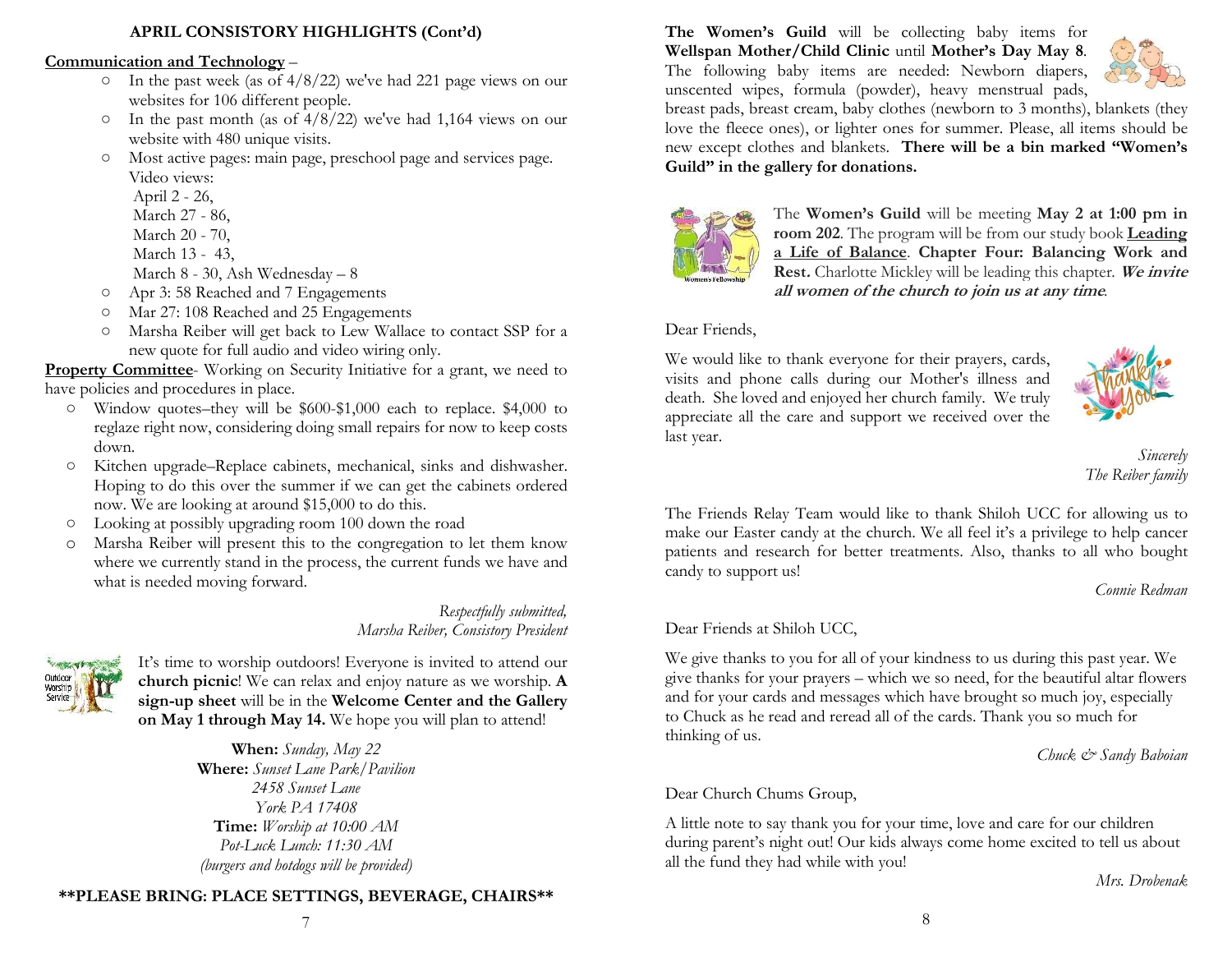Shiloh UCC will be donating this year's special Mothers' Day Offering to New Life for Girls. New Life for Girls is a non-profit rehab located in Dover, PA. New Life for Girls provides a comprehensive residential program for those women who are struggling with life-controlling



problems such as drug and alcohol addiction, eating disorders, and sexual abuse issues. Their mission is not only to liberate women from the bondage of addiction and other life-controlling issues, but to restore self-worth and train them to successfully re-enter society, ready to give back as the strong and capable women that they truly are by providing a safe and loving environment. Contributions for New Life for Girls may be made by using the special Mothers' Day Offering envelope, using the "Other" line on the offering envelopes by writing in Mothers' Day Offering, or using a regular envelope with Mothers' Day Offering written on the front.

OUR SYMPATHY to the family and friends of Sally Reiber who passed away on March 19, 2022. Rev. Austin Chinault officiated at her service on March 27, 2022.



OUR SYMPATHY to the family and friends of Oscar Bupp who passed away on April 17, 2022. Pastor Melinda officiated at his service on April 22, 2022.

# **Memorial** -una

Memorial Gifts were received in memory of Dennis Heath from Gloria Melhorn and Roberta Lighty.

Memorial Gifts were received in memory of Sally Reiber from Frank & Rosalie Youkers, Brenda & John Paxson,

Rosabel Bentzel, Jay & Joyce Mummert, Ray & Sandy Fox, Ruth Ann Kohler, Sandy Bamberger, Lee Vansickle, Oscar & Karen Bupp, Steve & Sue Besecker, Robert & Stephanie Limbert, Romaine Walton, Connie Redman, Beverly Gerberick, Thomas & Carol Guertin, Thomas & Lisa Leckrone, Michael & Barbara Jones, Stanley & Janet Reiber, Gloria Melhorn, Charlotte Rohrbaugh, Raymond & Faith Mincer, Bart & Gerry Funkhouser, Milton & Beverly Hoak, Don & Jeanie Bentzel, Judy Feeser, Sara Jacoby and Jim & Amie Baker.

# HIGH SCHOOL, COLLEGE, AND OTHER GRADUATES



The Recognition of Graduates will be held on Sunday, June 5. If you are graduating, please contact the church office by May 22 with your graduation information. We would like to include this information in the bulletin on Recognition Sunday and also in the June Communique.

#### MAY BIRTHDAY'S

May 1 Krista Harbold

- May 2 Crystal Dell'Orfano Ross Hopple Elva Winter
- May 3 Donna Krone Romaine Walton
- May 4 Katie Bentzel Jerry Claytor Ty Reiber
- May 6 Nelson Roth
- May 7 Elijah Bentzel Joseph Wilt
- May 8 Roberta Kepner Mary Ann Wotherspoon
- May 9 Emily Bilodeau John Johnson
- May 12 Chase Kessler
- May 13 Donald Myers
- May 16 Scott Bowers